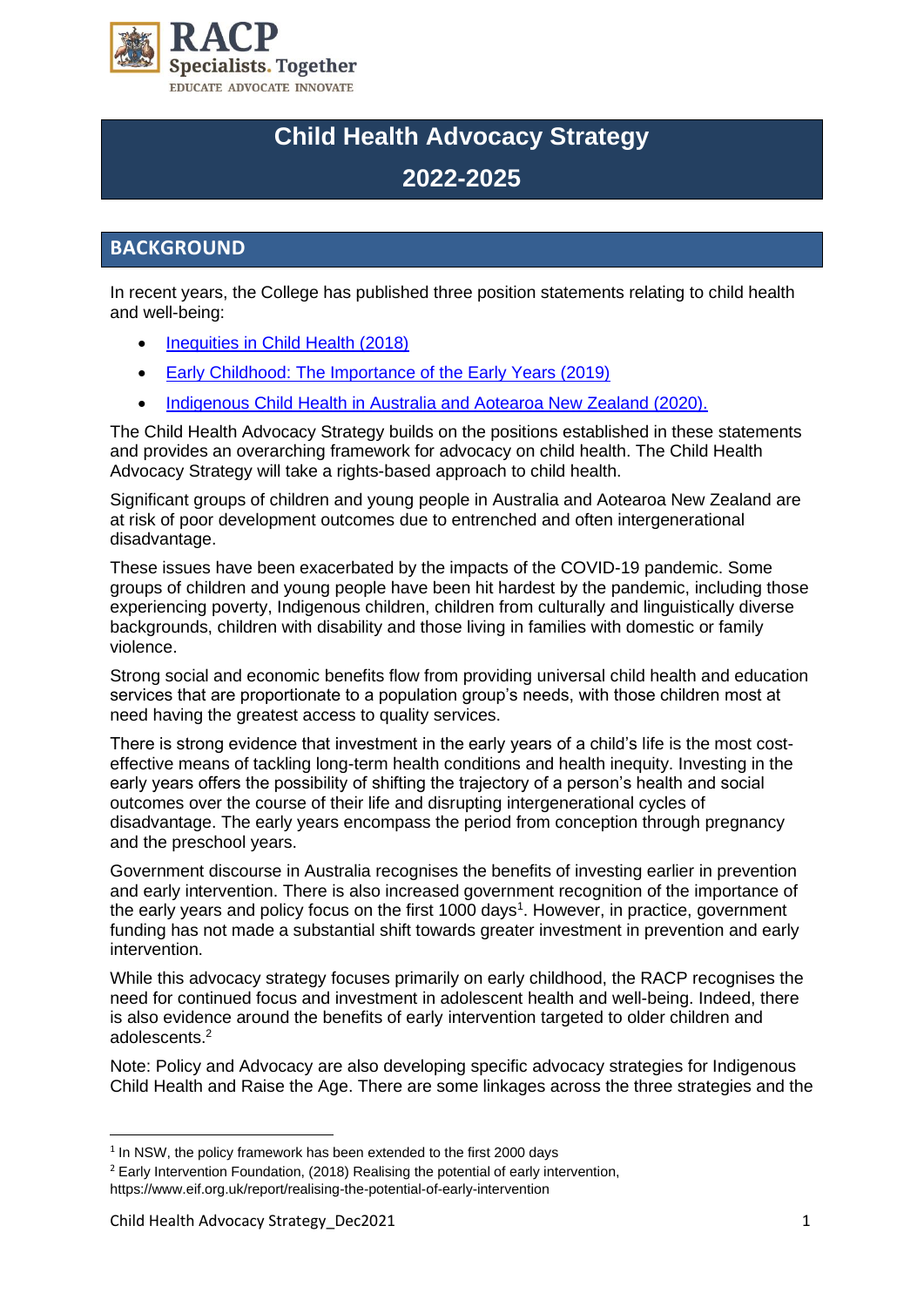

three advocacy strategies will all work towards the same key outcome – improved equity in child health. We will work collaboratively to ensure a coordinated approach.

## **VISION**

- All children, no matter where they live or who they are, have the same opportunity to fulfil their potential.
- Aboriginal, Torres Strait Islander and Māori children enjoy the same high standard of health as other children in Australia and Aotearoa New Zealand.
- A strong system of universal child health and education services delivers the right care to children for their health, development and well-being, regardless of their family circumstances, socioeconomic status, ethnicity, geography or other social determinants.

## **GOALS**

- 1. Position the RACP as a constructive and influential participant in policy reform processes relating to child health and well-being.
- 2. Give voice to child health issues and establish children and young people as an important priority in the policy landscape, working in partnership with families and caregivers and with Indigenous peoples.
- 3. Build the capacity of paediatricians and physicians to advocate and promote health equity for children and young people, including a focus on addressing the inequitable health outcomes experienced by Indigenous children in Australia and Aotearoa New Zealand.
- 4. Establish a comprehensive, whole-of-government and long-term strategic approach to address inequities in child health. This should include a focus on addressing the needs of priority population groups of children who are at increased risk of experiencing poor health outcomes including children experiencing poverty, Indigenous children, children with disability, children in the care and protection system, children from culturally and linguistically diverse backgrounds and those living in rural and remote areas.
- 5. Increased government investment in integrated early childhood programs that improve access to child health care and allied health, early childhood education and social care. Delivery of such programs should ensure equitable delivery of services based on the principle of proportionate universalism.<sup>3</sup> Program models should be evidence informed, culturally appropriate and trauma informed.

It is important to recognise that the goals in this strategy are ambitious and it will take sustained advocacy as well as strong engagement and collaboration with key stakeholders and others to achieve these goals.

# **STRATEGIC APPROACH**

In developing the Child Health Advocacy Strategy, the key challenge was to ensure that the strategy was sufficiently focused and achievable given the range of issues and recommendations covered in the position papers.

<sup>&</sup>lt;sup>3</sup> Proportionate universalism means that actions are universal but with a scale and intensity that is proportionate to the level of disadvantage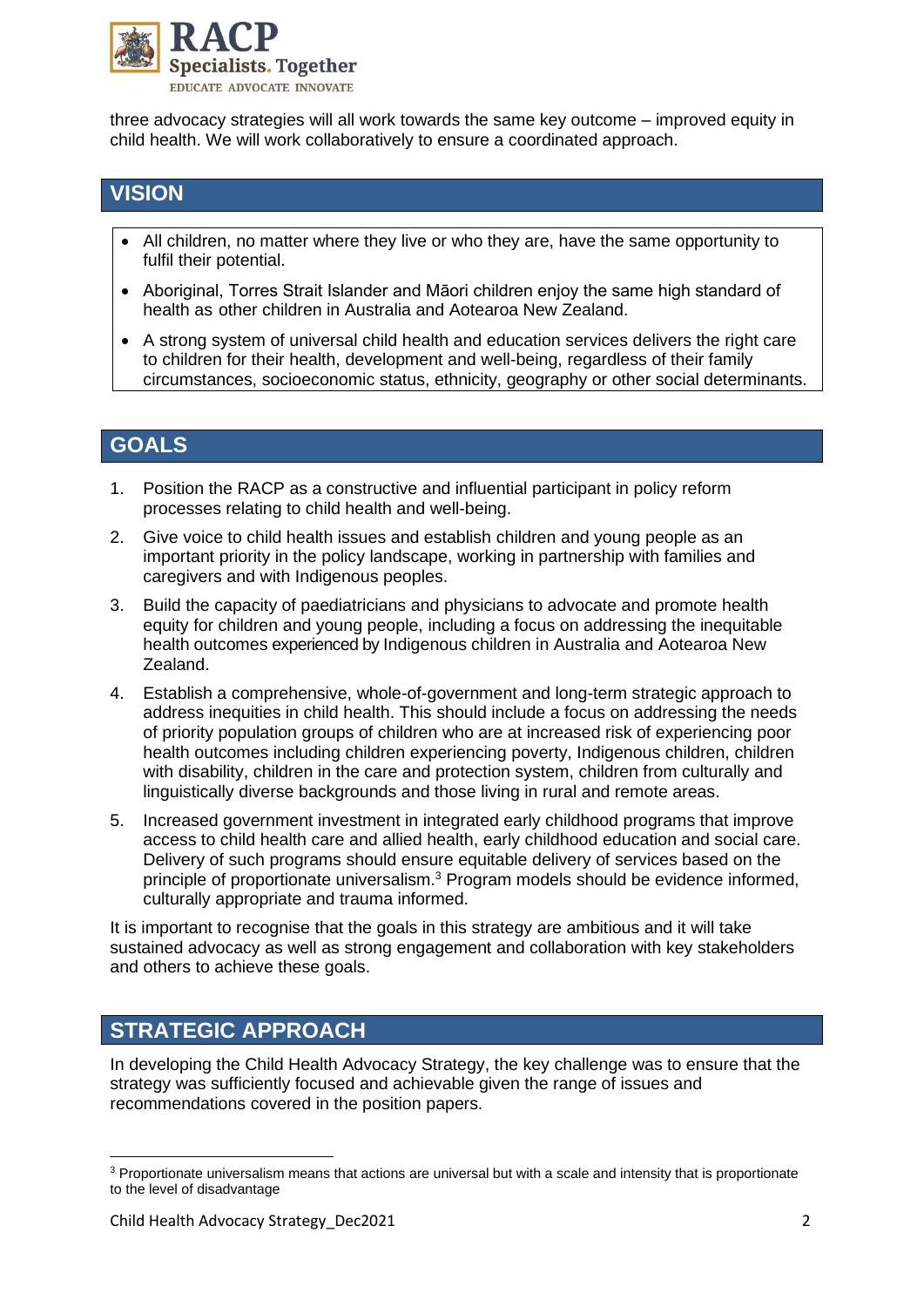

To address this challenge, the Child Health Advocacy Strategy seeks to clearly distinguish the issues where the College is well placed to lead and drive advocacy, versus those where we will support broader campaigns that align with our positions.

Under the proposed strategy, planned advocacy efforts for child health will focus on four key areas:

- 1. Strengthening whole-of-government planning and accountability for child health outcomes (*Lead in collaboration with other key stakeholders*).
- 2. Promoting healthy relationships: parental child and adolescent mental health (*Support*).
- 3. Enhancing access to quality early childhood education (*Support*).
- 4. Promoting healthy nutrition and oral health (*Support*).

The proposed focus on these four areas does not preclude more ad-hoc policy and advocacy responses on other important issues that may arise. The Child Health Advocacy Strategy will leverage the opportunities provided by government election and budgetary cycles. The Australian Federal election is due at the latest by May 2022. The next Aotearoa New Zealand general election is due to be held by June 2024.

The development of the next iteration of the National Framework for Protecting Australia's Children is also a key opportunity for advocacy relating to more cross-sectoral and integrated planning and provision of services.

# **KEY ADVOCACY ACTIVITIES**

- In the lead-up to the next Australian Federal election, the College will include a focus on the importance of the early years, addressing inequities in child health and Indigenous child health in our election platform.
- In the lead-up to the next Australian Federal Budget (May 2022), the College will include a call for investment in key measures relating to the importance of the early years, inequities in child health and Indigenous child health in our Budget submission.
- Incorporate College positions relating to child health in policy responses to government consultations and inquiries.
- Engage with policy decision makers including Ministers/Shadow Ministers, MPs and bureaucrats.
- Develop a communications plan to enable the College to undertake planned media opportunities through traditional and social media avenues (developed in conjunction with the College Marketing and Communications team).
- Use key calendar dates, such as Child Protection Week, to amplify the voice of the College on child health issues.
- Engage and work collaboratively with stakeholders in the child health community to support our positions.
- Develop resources to support Fellows to advocate on issues relating to child health.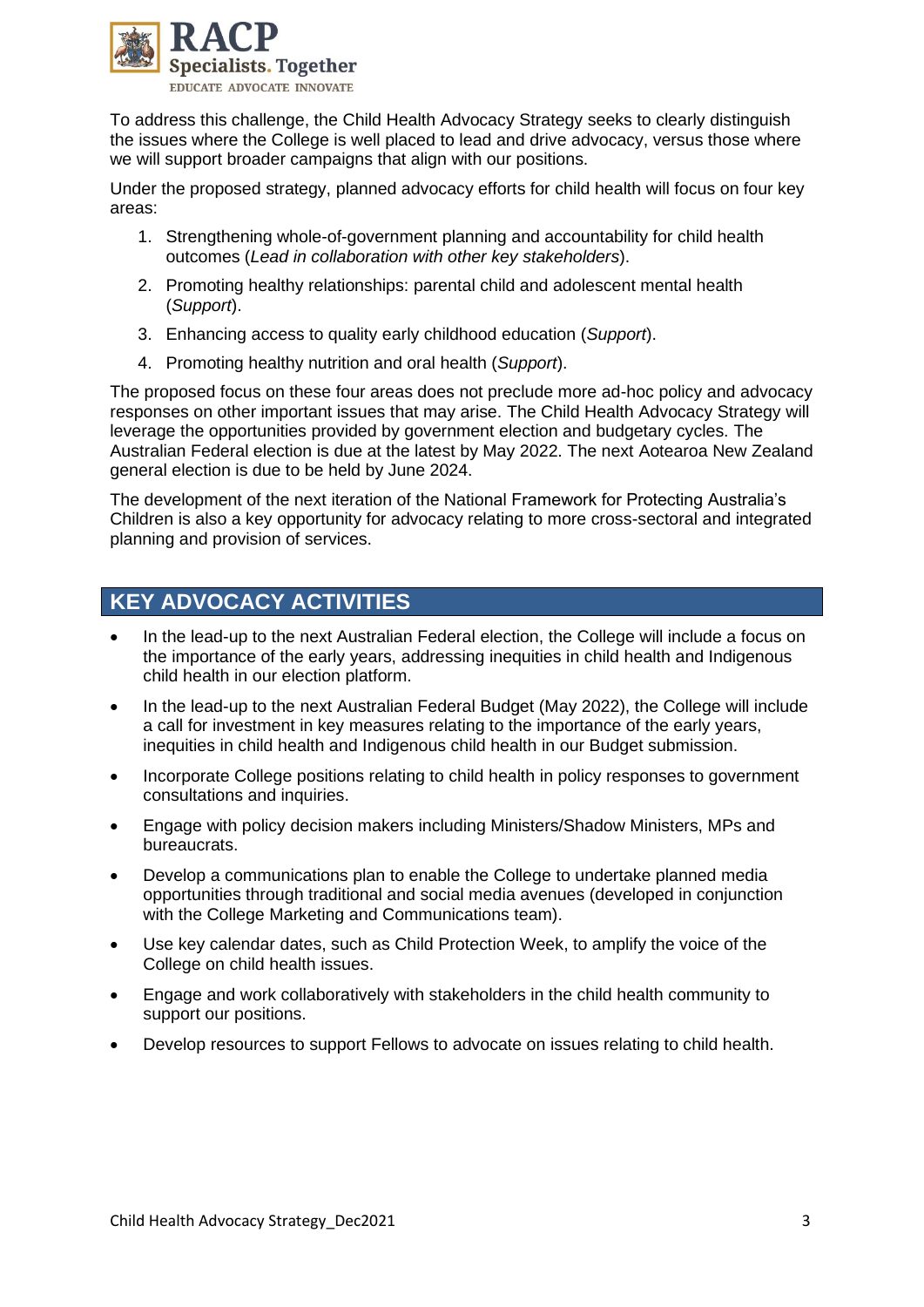

# **KEY FOCUS AREAS**

#### **Key Focus Area 1: Strengthening whole-of-government planning and accountability for child health outcomes**

- i. The Australian Government establishes a mechanism at a senior level for co-ordination of policy initiatives relating to child and youth health and well-being.
- ii. The Australian Government appoints a national Chief Paediatrician to provide national clinical leadership and advocacy for child health.
- iii. The Australian and Aotearoa New Zealand Governments ensure that children, young people and families have a strong voice in shaping the development of policy and services.

### **RACP role: Lead**

Lead advocacy in collaboration with other key stakeholders.

#### **Advocacy Type**

Public and behind-the-scenes advocacy.

#### **Activities**

- Develop fact sheet/briefing to support engagement with Government and other key stakeholders on this issue.
- Meet with influential stakeholders, such as the National Children's Commissioner, to build support for our proposals.

#### **Key government stakeholders**

- Australia Department of Health, Department of Social Services, Department of Prime Minister and Cabinet, state/territory health departments, state/territory departments responsible for child protection/child and family well-being (eg. NSW Department of Communities and Justice).
- Aotearoa New Zealand Ministry of Health, Ministry of Social Development, Department of the Prime Minister and Cabinet.

#### **Other key stakeholders (potential allies)**

Paediatric Specialty Societies, The Australian Research Alliance for Children and Youth (ARACY), the National Children's Commissioner, National Families, EveryChild (Australian national campaign established by the Benevolent Society), the Telethon Institute, the New Zealand Children's Commissioner, Child Poverty Action Group (AoNZ), AYCA, Barnardos AoNZ.

#### **Key Focus Area 2: Promoting healthy relationships: parental, child and adolescent mental health**

- i. The Australian and Aotearoa New Zealand Governments implement and/or scale up sustained nurse home visiting and other evidence based pre- and post-natal support programs for high need families across all jurisdictions. This should include models which have been shown to be appropriate and effective for Indigenous communities.
- ii. The Australian and Aotearoa New Zealand Governments focus on strengthening assessment and early identification of parental antenatal and postnatal depression.
- iii. The Australian and Aotearoa New Zealand Governments develop and fund more integrated and trauma informed models of care for children and young people with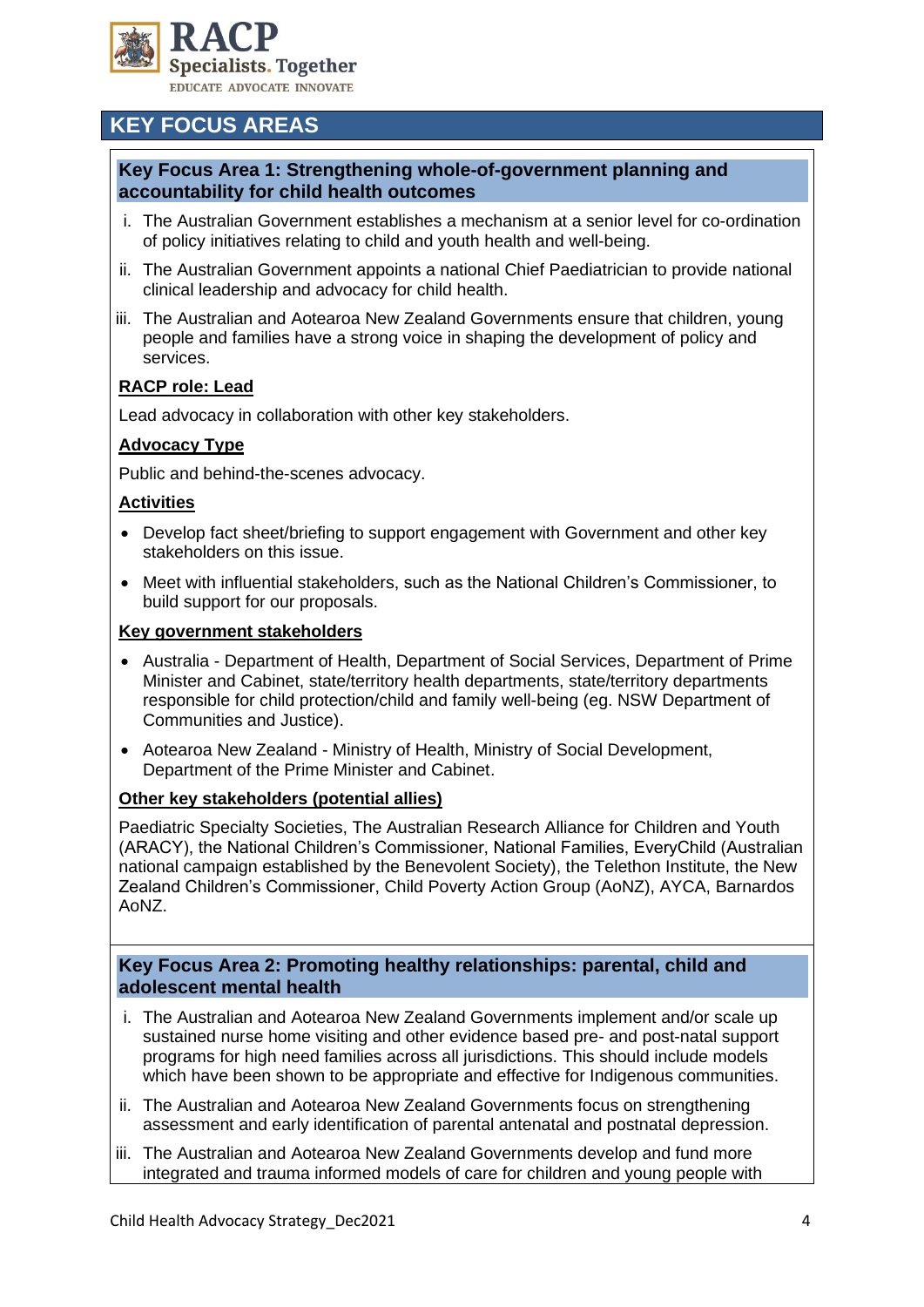

developmental, behavioural or mental health problems. This should include expanding mental health services for children and young people across prevention, early intervention, treatment and recovery to ensure timely access to support.

### **RACP role: Support**

Support broader advocacy to influence policy change.

### **Advocacy Type**

Public and behind-the-scenes advocacy.

### **Activities**

- Incorporate key messages in submissions to all levels of government.
- Monitor implementation of the Australian Federal Budget commitment to work with State/Territory and Federal governments to implement universal mental health screening for parents in the perinatal period.
- Influence other stakeholders to include these positions in their State/Territory budget and election statements (eg. NCOSS has previously advocated for scaling up sustained nurse home visiting).
- Incorporate key messages in the communications plan.

#### **Key government stakeholders**

- Australia Department of Health, state/territory health departments
- Aotearoa New Zealand Ministry of Health

#### **Other key stakeholders (potential allies)**

ARACY, Centre for Community Child Health, the Translational Research and Social Innovation Group (TReSI) at Western Sydney University (Professor Lynn Kemp), NCOSS, mental health peak bodies, the Perinatal Society of Australia and New Zealand, National Mental Health Commission, National Mental Health and Well-being Commission (AoNZ), State and Territory Mental Health Commission bodies, the Telethon Kids Institute, Barnardo's New Zealand, Emerging Minds (leads the National Workforce Centre for Child Mental Health), AIFS, the Parenting Research Centre, RACGP.

#### **Key Focus Area 3: Enhancing access to quality early childhood education**

- i. The Australian and Aotearoa New Zealand Governments provide long-term, sustainable funding for universal access to two years early childhood education (ECE).
- ii. The Australian and Aotearoa New Zealand Governments scale up integrated models of ECE. Integrated ECE services provide a range of child and family supports, including early learning, maternal and infant health, and parenting support from one location. Integrated ECE models reduce stigma and provide a soft entry point to other needed services. They are particularly appropriate and effective for disadvantaged children, including Indigenous children.

#### **RACP role: Support**

Support broader campaigns and help to influence change.

#### **Advocacy Type**

Public and behind-the-scenes advocacy.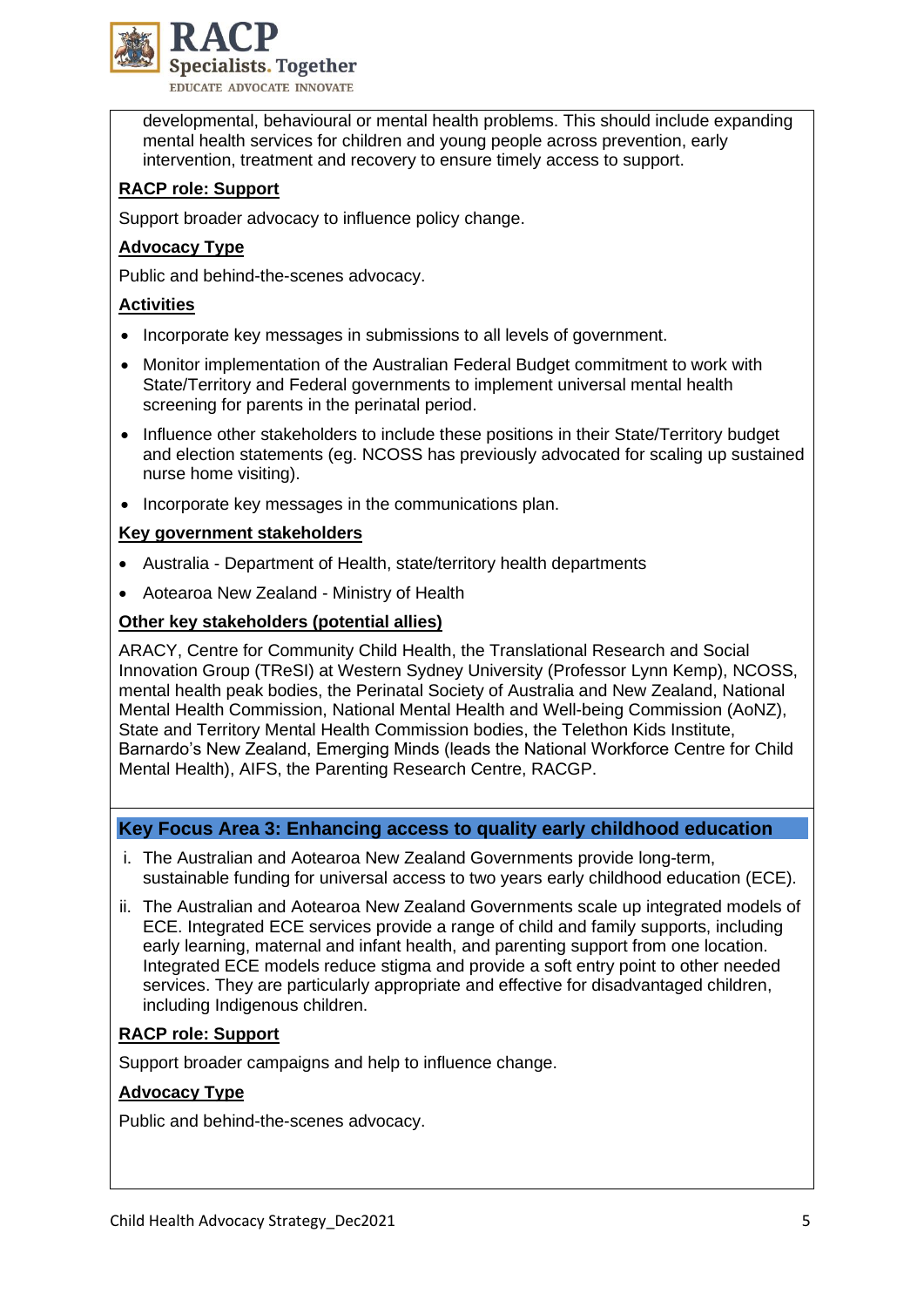

### **Activities**

- Work collaboratively with other key stakeholders working to improve access to quality ECE.
- Incorporate key messages in the communications plan.
- Incorporate key messages in submissions to governments.

#### **Key government stakeholders**

- Australia Department of Education, Skills and Employment, state/territory education departments.
- Aotearoa New Zealand Ministry of Education.

#### **Other key stakeholders (potential allies)**

Early Childhood Education peak bodies, ARACY, ACOSS, The Mitchell Institute, The Parenthood, the Paul Ramsay Foundation, SNAICC, the Front Project, Social Ventures Australia, Thrive by Five.

Note: We know that access to affordable, quality ECE will be a key Federal Government election issue in Australia because it is priority issue for the Opposition and there are already strong coalitions campaigning on this issue.

#### **Key Focus Area 4: Promoting healthy nutrition and oral health**

- i. The Australian and Aotearoa New Zealand Governments improve access to dental care for children and young people, including measures to improve availability of dental services in rural and remote areas and for Indigenous children.
- ii. The Australian and Aotearoa New Zealand Governments introduce mandatory regulations to restrict the marketing of unhealthy diets to children and young people.
- iii. The Australian and Aotearoa New Zealand Governments implement an effective tax on sugar-sweetened beverages to encourage reformulation and reduce consumption, and use the revenue generated to facilitate access to healthy diets.
- iv. The Australian and Aotearoa New Zealand Governments increase funding to deliver multidisciplinary and integrated models of care for children overweight and living with obesity. Since no single approach to weight management will work for all children, the funding must be used to deliver a suite of evidence-based, targeted, stepped-approach options to treat and support children with overweight and obesity.

### **RACP role: Support**

Support broader campaigns and help to influence change.

#### **Advocacy Type**

Public and behind-the-scenes advocacy.

#### **Activities**

- Support broader advocacy to improve access to dental care for children and young people.
- Support [Obesity Policy Coalition](https://www.opc.org.au/who-we-are) (OPC) campaign for a tax on sugar.<sup>4</sup>

<sup>4</sup> The College currently supports the position of the OPC on a tax on sugar but not endorsed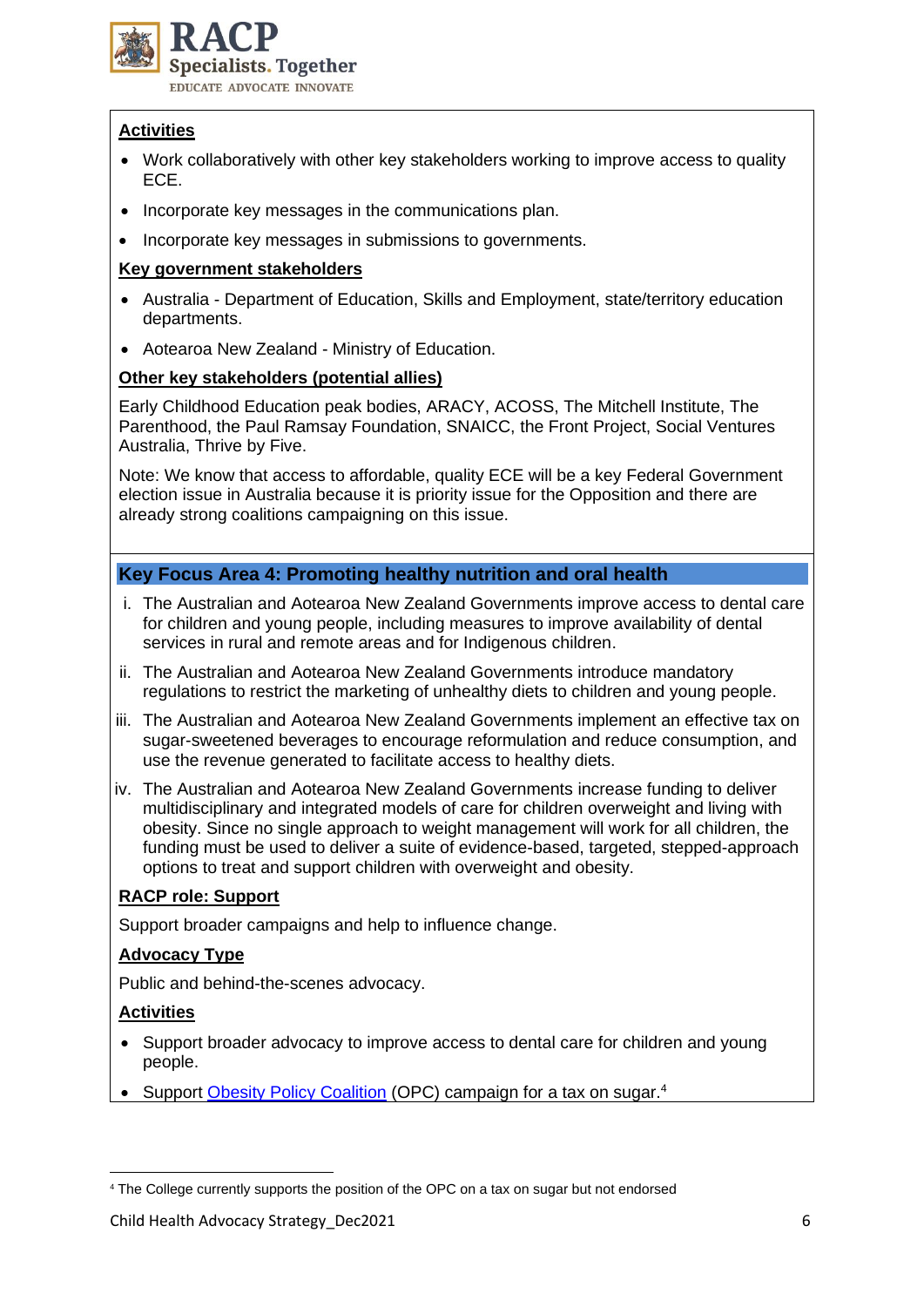

- Support [OPC Brands off our Kids](https://www.opc.org.au/brands-off-our-kids) campaign.<sup>5</sup>
- Support State and Territory branches of the College to advocate on issues relating to childhood obesity.
- In Aotearoa New Zealand, support the advocacy of the [Health Coalition Aotearoa](https://www.healthcoalition.org.nz/) to introduce a sugary drinks tax and central regulation of advertising and marketing to children.
- Incorporate key messages in the communications plan.

#### **Key government stakeholders**

- Australia Department of Health, state/territory health departments.
- Aotearoa New Zealand Ministry of Health.

#### **Other key stakeholders (potential allies)**

Paediatric Specialty Societies, ARACY, the National Children's Commissioner, the New Zealand Children's Commissioner.

## **KEY DELIVERABLES**

- 1. Communications plan, including refinement of key messages
- 2. Government engagement plan
- 3. Traditional and social media outputs
- 4. Resources (such as fact sheets/briefing notes to support government engagement and involvement of Fellows in advocacy on child health $6$ )

# **MONITORING AND REVIEW**

Policy and Advocacy staff will work with the Paediatric and Child Health Division Policy and Advocacy Committee to monitor progress towards the goals and focus areas, as well as any relevant changes in the policy landscape, and adjust the strategy accordingly.

### **IMPLEMENTATION AND RESOURCING**

The Child Health Advocacy Strategy, once endorsed, will be implemented over the next three years as part of the forthcoming Policy and Advocacy Strategic Plan.

At the end of three years progress will be reviewed and the College Policy and Advocacy Council will consider next steps in the context of the range of priorities at that time.

The Policy and Advocacy Team will provide support to the agreed activities, subject to available resourcing and other agreed priorities across the College.

<sup>5</sup> The College currently supports the position of the OPC Brands off our Kids campaign to protect children from unhealthy food marketing, but not endorsed

<sup>6</sup> Advocacy documents and e-resources will also be used to build capacity of Fellows to advocate on child health